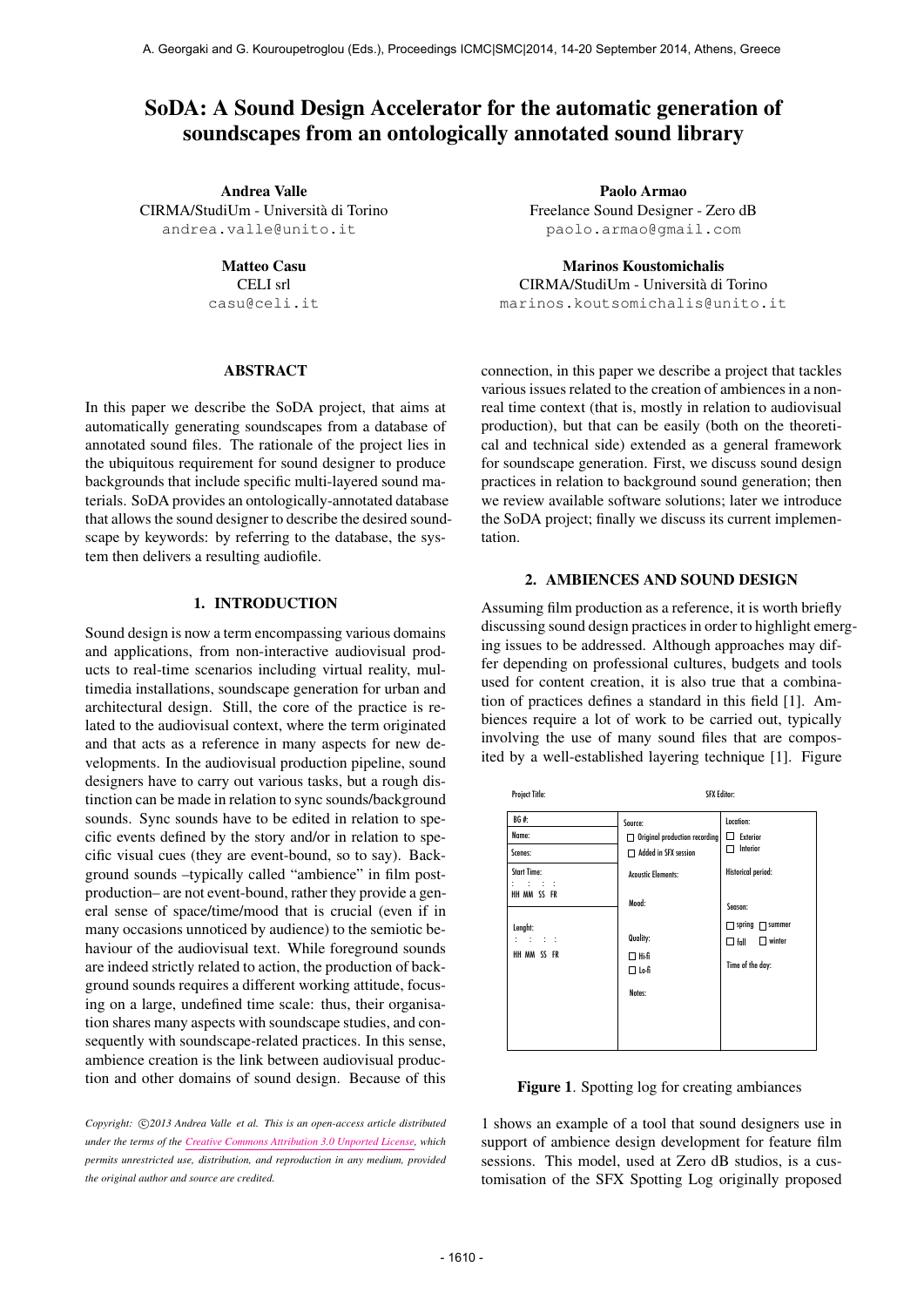by Robin Beauchamp [2]. Once all the features that define an ambience are found, the sound designer starts recording or looking for acoustical elements that compose the aural scene in his/her personal library. The ambience is typically built from discrete elements, that is, audio samples stocked in collections ("libraries") organised in various ways. Postproduction studios develop sound libraries by purchasing commercial libraries and by employing sound editors to record and create private libraries or to create original sounds through synthesis. With regard to audio libraries, the access to sound material typically requires the input of keywords in the search engine, usually referring to a certain desired figurative feature (e.g. fan, cornfield-daytime environment, etc.). Examples of widely diffused libraries on the market are Hollywood Edge<sup>1</sup>, SoundIdeas<sup>2</sup>, Blastwave FX $<sup>3</sup>$ . Also, online sites for consultation and pur-</sup> chase of single audio samples can be taken into account, such as SoundDogs.com<sup>4</sup>, SoundSnap.com<sup>5</sup> and the free community Freesound.org <sup>6</sup>. The classification criteria governing the organisation of the keys are typically heterogeneous and based on practice rather than on explicit formal definitions. The lack of a clear communication protocol between the library producer and the sound designer results in a time-consuming research in the library (thus decreasing efficiency) that does not always produce the desired results (thus decreasing effectiveness). In order to solve this issue, support tools are commercially available, that allow the sound designer to organise audio materials from different libraries in a custom library, and to define his/her own keywords. An example is Soundminer<sup>7</sup>. An alternative approach to classification criteria exploits metadata associated with sound files, as defined by the RIFF (i.e. AIFF and WAVE) and MP3 file format (the last not to be into account, given the scant use in the professional field). Metadata can be used as search keys for files, requiring the sound designer, however, to provide a classification of individual samples. Dedicated softwares, like Metadigger by Sound Ideas  $8$ , make it possible to search for samples through the use of metadata. In essence, the work of organizing sound materials falls largely on the sound designer. In addition, the customization of the library increases the productivity of the designer owner, but does not allow to transfer knowledge, since the criteria for classification chosen by the individual sound designer are potentially even more heterogeneous than those of departure. As dedicated human resources are needed to organise sound libraries, this activity rarely happens in everyday activities of medium/small sound post-production studios. Hence, the habit of creating a new library for each project, that potentially requires a relevant amount of resources both in terms of time and storage space. In some sense, custom created libraries might be just the first step toward the same accessibility issue emerging with commercial libraries, as

it is just a matter of time and work to have them increasing to such a dimension that they cannot be managed anymore by the sound designer. Thus, on one side commercial libraries requires a relevant amount of time to be explored; on the other side libraries assemble from custom recordings, while fulfilling the needs of the very moment, in order to be reused in future projects require an analogous amount of time to be annotated with semantic metadata.

To sum up, the work of sound designer relies heavily on sound libraries (be they commercial or custom-made), but their usage is far from being optimal, as the retrieval process is often unsatisfactory in terms of efficiency and effectiveness, and this sub-optimality propagates through the whole production pipeline.

#### 3. SOFTWARE SOLUTIONS

In sound design, libraries of sound samples stands on the data side. They have a software counterpart in Digital Audio Workstations (DAW, a typical example being Avid Pro Tools), environments that allow to load and edit sounds in relation to a fixed timeline and that can be used as host environments for third party DSP unities, the so-called plugins. While DAWs allow the automation of control by recording and playing back control gestures, they are typically controlled by hand. That is, in the case of ambiences that we are considering, the sound designer specifies by means of a GUI which sounds have to be inserted, at which time, and how they are processed. Each ambience results from the layering of multiple sounds, typically from few to dozens. This is a time-consuming task, where layers have to be processed and spatialised in a time-varying way, in order to provide liveness and verisimilitude. As these variations are not related to specific events, they are typically managed in a procedural way, and thus they could be automatised. Solutions from four other domains address the issue of automated compositing of background sounds (event-unbound, so to say).

First of all, sound design for gaming industry has to face the issues of interaction that requires –in relation to background sound– to specify some rules to generate audio as it is not possible to know in advance e.g. duration. The terms "procedural audio" is widely used into gaming industry starting from Farnell's seminal book *Designing Sound* [3]. From a theoretical perspective, procedural audio indicates the use of various techniques for audio synthesis and processing used in the domain of computer music, firmly established and already available (e.g. [4], [5]), to generate sounds in real time for gaming environment. Such an approach is now gaining a high momentum in sound design for gaming and is also entering in the classic film scenario. In case of textural sounds, procedural audio aims at defining an acoustic behavior that can drive the synthesis, be the latter based on algorithms or on playback/manipulation of atomic sound samples. As an example, in the case of the rain, rather than using audio samples of non-specifiable duration, it can be much more efficient and effective to collect short samples of dropping sounds and to re-generate the overall texture of rain. In game industry procedural audio is actually available through specialised extensions for

<sup>1</sup> http://www.hollywoodedge.com/

<sup>2</sup> http://www.sound-ideas.com

<sup>3</sup> http://www.blastwavefx.com/index.html

<sup>4</sup> http://www.sounddogs.com/

<sup>5</sup> http://www.soundsnap.com/

<sup>6</sup> http://www.freesound.org/

<sup>7</sup> http://www.soundminer.com/

<sup>8</sup> http://www.sound-ideas.com/metadigger.html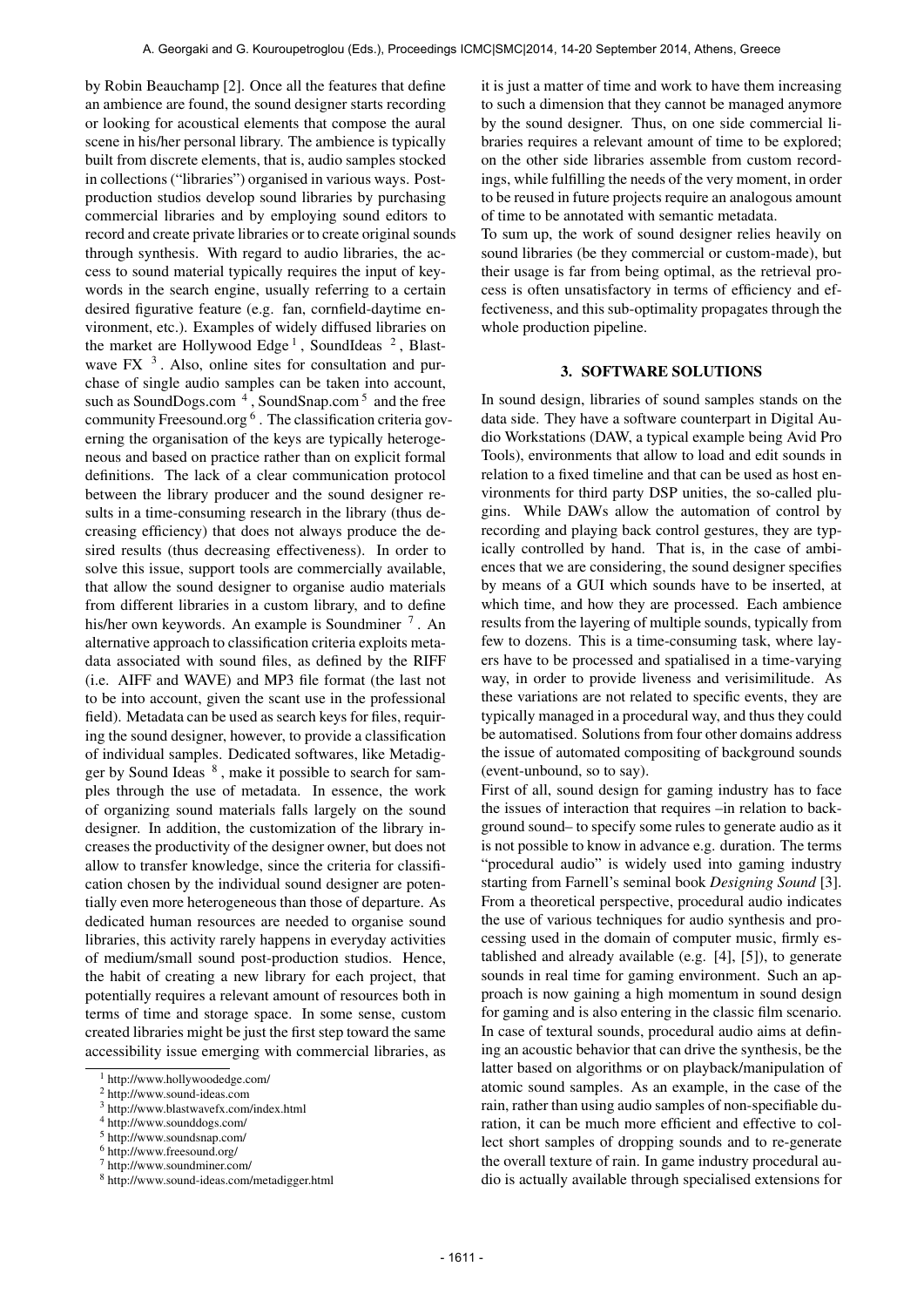middlewares, software environments that bridge the software development level with the hardware level. In input, middlewares <sup>9</sup> provide the developer –in this context: the sound designer– a set of tools and interfaces to work on sound. In output, they generate opportune software elements (e.g. libraries, referring to audio data) to be integrated into targeted applications (e.g. more general game development environments) and platforms (from OS, to mobiles, to consoles), typically over various multichannel configurations (e.g. stereo, 5.1, 7.1 etc).

In the field of softwares for audio-visual sound design, some solutions are intended as alternative tools for the composition of background sounds and effects. Among the most common: MetaSynth<sup>10</sup> and Soundbuilder<sup>11</sup>, a list to which some special plug-ins for DAW can be added. Metasynth provides the user with a graphical control that allows her/him to literally draw the sound, an approach that facilitates a quick design of the sound material. Soundbuilder is proposed as a tool for creating soundscapes. In contrast to the method based on layering imposed by DAW, Soundbuilder approaches the composition considering the physical space of the scene. In both cases, their peculiarity is to go out from the constraints imposed by the DAW multitrack paradigm (layering of single samples). In any case, the materials obtained from these are usually managed within a DAW.

The automatic generation of soundscapes is the focus of four projects. The European project Listen [6] coordinated by the Fraunhofer Institut für MedienKommunikation is focused on the generation and control of interactive soundscapes, but it is specifically targeted to an innovative, mediaoriented experimentation on augmented reality. Its main goal is to create a new medium: the immersive audioaugmented environment (IAAE). Listen does not include an explicit modelling of the soundscape and does not provide production tools for sound design. Tapestrea [7] is intended to create "environmental audio" in real-time, but does not define any explicit relationship between sound and space, nor it is possible to interact with the user. Physis 12 is an industrial research project led by IRCAM that deals with the modelling and the synthesis of virtual soundscapes. Physis is, nevertheless, oriented exclusively towards the game industry, and implementation details have not been published yet. GeoGraphy [8] is designed for the real-time simulation of existing soundscapes, starting from a database containing sound materials and semantic information. It can work interactively and in real-time, it includes the modelling of a virtual listener, but the organisation of audio materials is based on specific data structures ("graphs"), potentially very complex to handle. The underlying model of GeoGraphy is designed for a specific purpose and it does not easily merge into the sound design

<sup>11</sup> http://www.soundbuilder.it/

workflow. In the direction of a simplification of the configuration required to the user, Schirosa [9] discusses an extension for GeoGraphy that allows the generation of realistic soundscapes with a higher level methodology (e.g. by specifying semantic constraints that drive the automatic generation of graphs).

Finally, the use of the computer as a support tool in creative processes, that is through the delegation of high-level competences and not just in terms of low-level processing, is at the center of computer-assisted composition. Wellknown software especially designed for this purpose are OpenMusic, PWGL, Common Music. Their features include the ability to manipulate symbolic representations of the musical fact, together with tools for audio signal analysis. These solutions are indeed eminently musical, thus they do not address the problems of sound design. Still, the idea of constraint-based composition can indeed be relevant for bringing an intelligent support to the creative production in sound design.

#### 4. AN OVERVIEW OF SODA

In the following sections we introduce the SoDA architecture and its implementation. Figure 2 (left) provides a general formalisation of sound design practice as we have discussed it. First, the sound designer retrieves sound files from an already existing archive (be it created from scratch or commercially available). Then, the resulting sound files have to be organised following a certain schema (e.g. layering). Finally the tracks have to be processed and mixed so that the final audio is available. Taking into account



Figure 2. General formalisation of sound design for ambiances (left) and automatisation in SoDA(right).

the previously discussed issues, SoDA aims at providing – with respect to the creation of ambiances– a twofold computational "acceleration" (hence its name) to sound design practice: on the selection of relevant sound elements to be composited and on their organisation. The situation is shown in Figure 2(right), where the slashed line indicates the automated aspects. On one side, in SoDA sound files are annotated by human experts (but not exclusively) with tags preserving relevant information (see later) and stored into an archive. Then, SoDA features a Semantic Search Engine that allows to retrieve sound files from an input query by the user. On the other side, SoDA features an automated Soundscape Composer that allows a rapid, tune-

<sup>&</sup>lt;sup>9</sup> Two main solutions are available on the market: Wwise by Audiokinetic and FMOD by Firelight Technologies.

<sup>10</sup> http://www.uisoftware.com/MetaSynth/index.php

<sup>12</sup> [http://www.ircam.fr/305.html?&tx\\_](http://www.ircam.fr/305.html?&tx_ircamprojects_pi1%5BshowUid%5D=74&tx_ircamprojects_pi1%5BpType%5D=p&cHash=ed317fa8927e424c8700c020b1812a58&L=1)

[ircamprojects\\_pi1%5BshowUid%5D=74&tx\\_](http://www.ircam.fr/305.html?&tx_ircamprojects_pi1%5BshowUid%5D=74&tx_ircamprojects_pi1%5BpType%5D=p&cHash=ed317fa8927e424c8700c020b1812a58&L=1)

[ircamprojects\\_pi1%5BpType%5D=p&cHash=](http://www.ircam.fr/305.html?&tx_ircamprojects_pi1%5BshowUid%5D=74&tx_ircamprojects_pi1%5BpType%5D=p&cHash=ed317fa8927e424c8700c020b1812a58&L=1) [ed317fa8927e424c8700c020b1812a58&L=1](http://www.ircam.fr/305.html?&tx_ircamprojects_pi1%5BshowUid%5D=74&tx_ircamprojects_pi1%5BpType%5D=p&cHash=ed317fa8927e424c8700c020b1812a58&L=1) Retrieved June 14, 2014.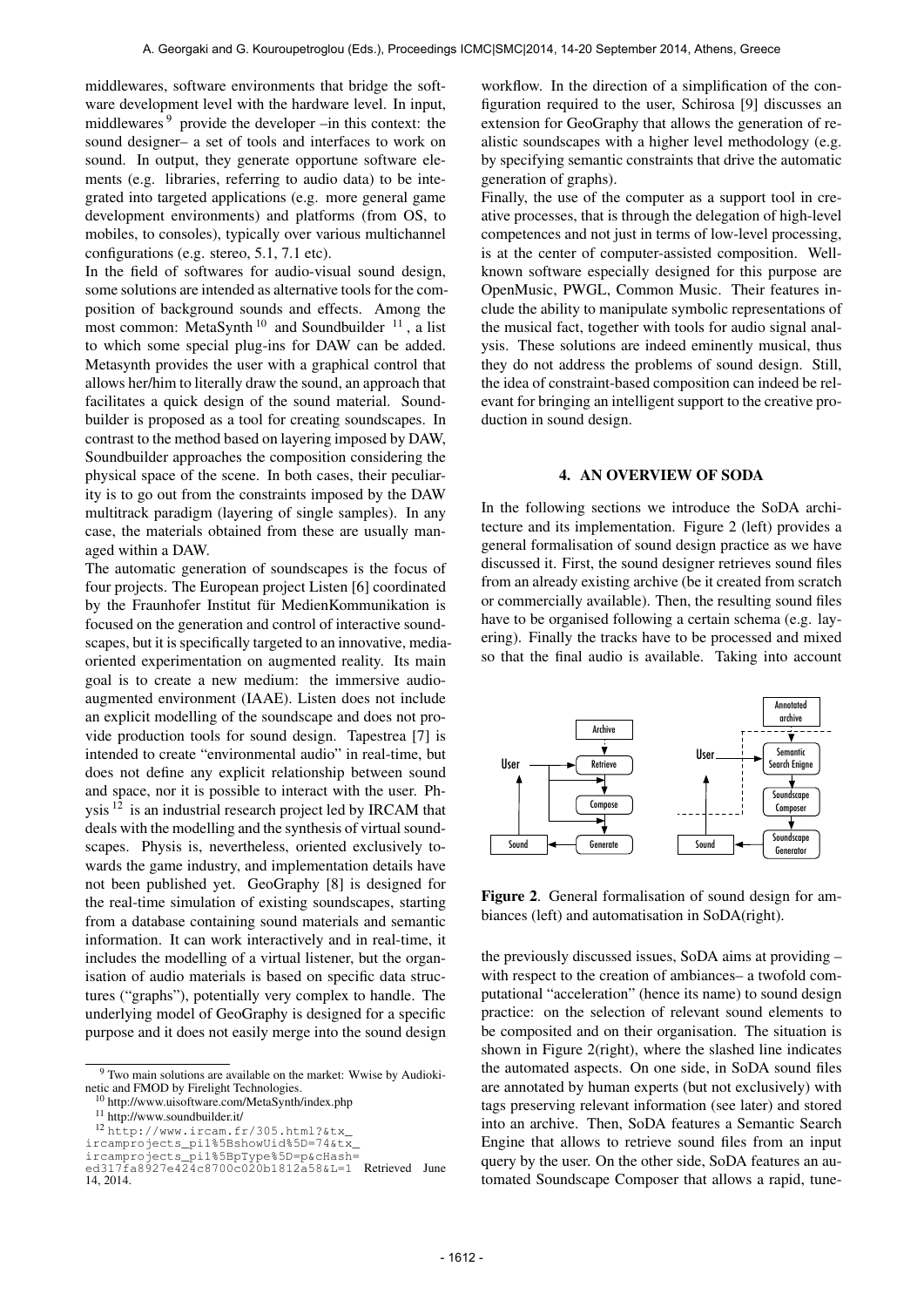able, creation of soundscapes of unspecified duration  $13$ . The Soundscape Composer is passed the results from the Semantic Search Engine and is provided with algorithms for semantically-informed, automated layering. Finally, these data, which are placed at the organisational level, are passed to the Soundscape Generator which is responsible for the final audio rendering.

In the following we will first discuss the semantic engine for retrieving sound files, and then two components that implement the strictly audio related parts. Finally we will describe the actual implementation.

#### 5. ANNOTATION AND SEMANTIC SEARCH

In order to enhance semantically the retrieval of sound files, we have defined an annotation schema starting from the way in which metadata are annotated in state-of-the-art libraries. Among the libraries used by sound designers we have taken into consideration Sound Ideas Series (6000, 7000 and 10000), World Series of Sound, Renaissance SFX. The search tools for audio documents taken into account are SoundMiner<sup>14</sup>, Library Monkey<sup>15</sup>, Basehead<sup>16</sup>, Audiofinder 17 , Apple iTunes (that, even if not intended for professional use, is used by small studios). An example is the metadata tagset from Renaissance SFX, that includes: identifier, title, length, type of ambience, position (stationary or echo), movement (direction of the sound), description, category (with respect to an internal classification). Regarding how documents are usually tagged in commercial sound libraries two observations can be made. First, the "description" field often seems to include information that could better be served in dedicated fields — one example is information about the location represented in the sound file; second, libraries rarely follow standard and controlled vocabularies: each library use a specific structure for the fields of its documents and for their values — this is a problem in terms of interoperability between libraries as well as in terms of ease of use for a user (in our case, a sound designer). One example is given by the various formats for dates, or by the different ways to tag the genre.

On the administrative and technical side, the Audio Engineering Society (AES) has published two standards  $18$ : AES57-2011 ("Audio object structures for preservation and restoration") and AES60-2011 ("Core audio metadata"). There are also less specific (but freely available) standards, such as the Dublin Core, in its variants ("application profiles" 19 ). Other, more domain-specific, examples, are EBUcore (AES60) and MPEG-7 (including the audio section ISO/IEC 15938-4:2002). With the advent of semantic technologies for the web (linked data [10], semantic web [11]) and RDF-based vocabularies, semantic interoperability has become one of the desiderata of data models. In this regard, a tendency that showed up is the confluence of different domain-specific vocabularies in more general ontologies used for data integration. In 2012 the WWW consortium (W3C) mapped some of the most used schemas for media objects in the Ontology for Media Resources<sup>20</sup>, recommending it for the annotation of digital media on the web. The W3C specification is not bound to a serialisation in a particular language, so it can be used as a general schema for the SoDA project.

Within SoDA, the Semantic Search Engine heavily relies on classical techniques borrowed from Information Retrieval (IR) [12], whose main task is finding relevant "documents" on the basis of the user's information needs, expressed to the system by a query. The query can be structured or nonstructured (i.e., a textual query). The process of feeding the search system with documents has to be preceded by the task of annotating documents (files) with metadata, which are then used by the system to provide features useful for the user, such as faceted search (i.e., the capability of filtering documents by selecting orthogonal features) and query expansion (a technique in which the engine recognizes relevant concepts in the user query and triggers an "expanded query" on the documents). The intelligence of the system depends on several factors. The two most relevant are first a good annotation of the documents; secondly, the disposal of a knowledge base that helps the system in recognising concepts within the metadata and in the user's query (so that the search is *mediated* by the knowledge base).

Obviously, the process of annotation imposes trade-offs between scalability and accuracy: a structured manual annotation, which uses a tagset compliant to the knowledge base used by the system, will likely lead to better IR results, but it will hardly scale to situations in which new documents are created and must be annotated by hand. A good compromise is hence to conceive the document as a set of different fields, some of which can be partially structured (e.g. contain free text, which is easy for a human to manage) and others can be pre-compiled by means of an automated process. Therefore, choosing the right tagset for the annotation is quite a crucial task: the tagset should cover the project needs but also be kept simple, in order to be usable. Moreover, it is a good choice to keep it interoperable with existing standards.

In SoDA metadata are divided into three sets: *administrative* metadata include provenance information, copyright, date of creation, etc.; *technical* metadata describe file format, length, number of channels, andspectral information; *content metadata* refer to the document's content. Administrative metadata are typically created together with the creation of the audio file. In the SoDa project, scalability on technical metadata is guaranteed by a custom audio analysis utility that processes the library in batch mode and pre-compiles technical metadata on each document. Content metadata are compiled by a human, but –to gain scalability– permit unstructured text in some of the fields. In Figure 3 we give the set of tags used in SoDA by means of a fake but realistic example. Our tagset takes into account both standard practices (see Figure 1) and the needs explicitly expressed by the sound designers involved in the

<sup>&</sup>lt;sup>13</sup> Hence on we will refer to background sounds or ambiences more generally as soundscapes.

<sup>14</sup> http://store.soundminer.com

<sup>15</sup> http://www.monkey-tools.com/products/library-monkey/

<sup>16</sup> http://www.baseheadinc.com

<sup>17</sup> http://www.icedaudio.com

<sup>18</sup> http://www.aes.org/publications/standards/

<sup>19</sup> http://dublincore.org/documents/profile-guidelines/

<sup>20</sup> http://www.w3.org/TR/mediaont-10/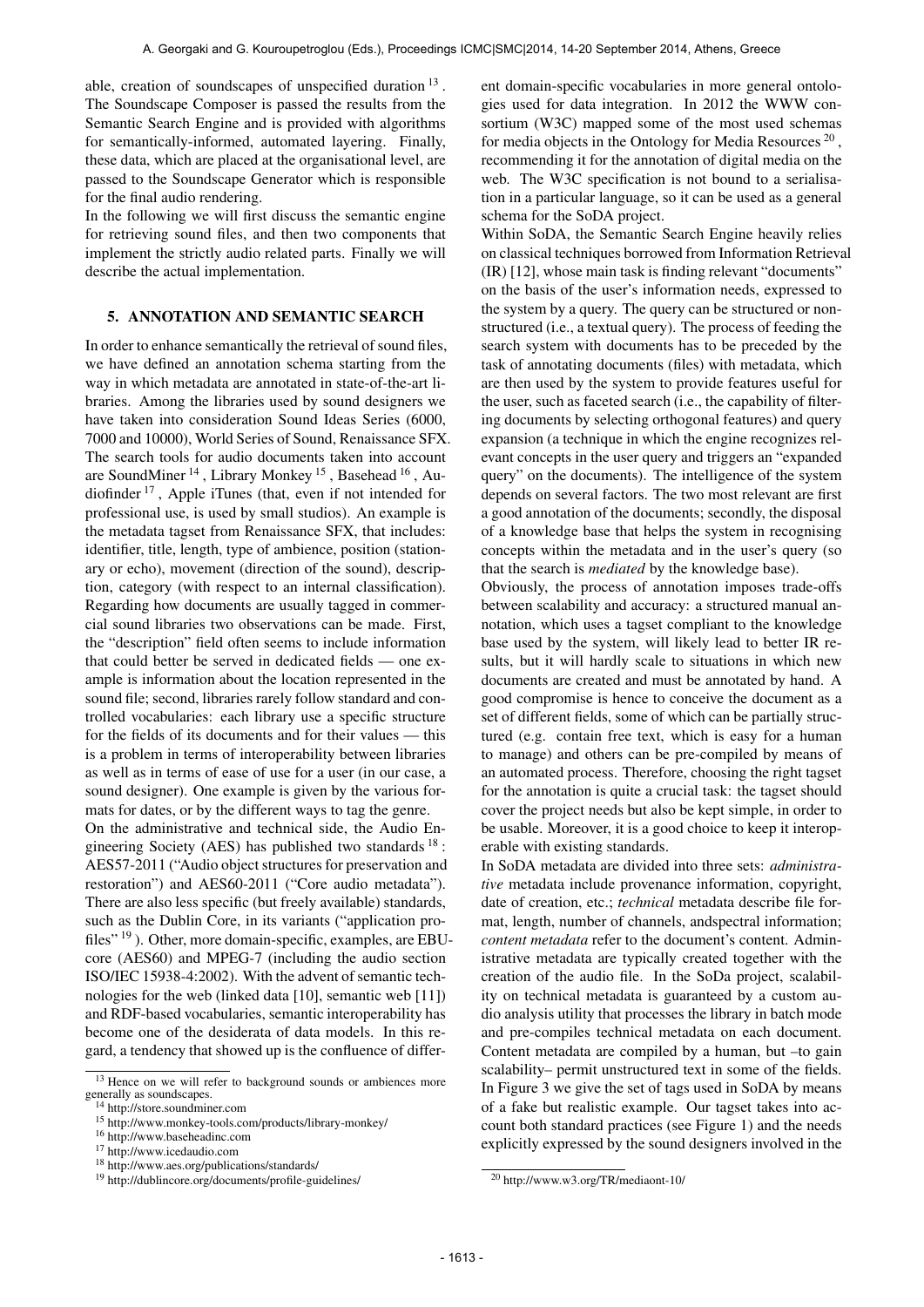project. Among these are the number of channels, the location, and information about the context: season, time of the day, meteo. We also tried to stay as compliant as possible to the *Ontology for Media Resources* as for the names and types of the fields. Among content data, the tag typeOfSoundObject is related to a phenomenological appreciation [13], and allow to define Atmospheres (long sounds, with no begin/end), Sound Objects (atomic sounds), Sequences (composite sounds that nevertheless show a unique identity). This tag is relevant for soundscape composition (see later, an analogous classification is proposed in [8]). Some of the content data cannot be

| $<$ dor $>$                                                                                         |                                                                   |
|-----------------------------------------------------------------------------------------------------|-------------------------------------------------------------------|
| - management metadata -                                                                             |                                                                   |
| <field name="identifier">1234</field>                                                               |                                                                   |
| <field name="creator">Machiavelli Music</field>                                                     |                                                                   |
| <field name="collectionName">My Great Collection</field>                                            |                                                                   |
| <field name="copyright">2013 Machiavelli International Musical Images - All rights reserved</field> |                                                                   |
| <field name="recordDate">2013-11-12</field>                                                         |                                                                   |
| <field name="releaseDate">2013-11-15</field>                                                        |                                                                   |
| <field name="description">dogs barking loud in the streets of turin</field>                         |                                                                   |
| <field name="title">dogs barking</field>                                                            |                                                                   |
| <field name="url">http://fakedomain.com/docs/1234</field>                                           |                                                                   |
| - technical metadata -                                                                              |                                                                   |
| <field name="bitDepth">24</field>                                                                   |                                                                   |
| <field name="channels">6</field>                                                                    |                                                                   |
| <field name="duration">00:00:12</field>                                                             |                                                                   |
| <field name="samplingRate">192000</field>                                                           |                                                                   |
| <field name="typeOfShot">closeup</field>                                                            | - closeup, mid-shot, long-shot -                                  |
| - technical metadata -                                                                              |                                                                   |
| <field name="centroid">520</field>                                                                  | $<$ !- in hertz ->                                                |
| <field name="complexity">0.8</field>                                                                |                                                                   |
| <field name="dissonance">0.5</field>                                                                |                                                                   |
| <field name="loudness">3.2</field>                                                                  | $<$ !- in sones ->                                                |
| <field name="onsets">3.2</field>                                                                    | - array of seconds -                                              |
| <field name="onsets">2.5</field>                                                                    |                                                                   |
| <field name="onsets">1.9</field>                                                                    |                                                                   |
| <field name="pitch">100</field>                                                                     | $<$ !- hertz ->                                                   |
| <field name="sharpness">0.3</field>                                                                 |                                                                   |
| <field name="slope">12</field>                                                                      |                                                                   |
| <field name="spread">1</field>                                                                      |                                                                   |
| <field name="weightedSpectralMaximum">100</field>                                                   |                                                                   |
| - content metadata -                                                                                |                                                                   |
| <field name="createdIn">torino</field>                                                              | $\leq$ - place of the recording $\geq$                            |
| <field name="depictsFictionalLocation"></field>                                                     | - place depicted by the recording -                               |
| <field name="season"></field>                                                                       | - spring, summer, autumn or winter -                              |
| <field name="timeOfTheDay"></field>                                                                 | - morning, noon, evening, night -                                 |
| <field name="content">dogs</field>                                                                  | - content associated to the file (e.g. the source of the sound) - |
| <field name="periodStartYear"></field>                                                              |                                                                   |
| <field name="periodEndYear"></field>                                                                |                                                                   |
| <field name="typeOfSoundObject">atoms</field>                                                       | - sound object, sequence, atmos-                                  |
| $<$ /doc>                                                                                           |                                                                   |

Figure 3. An example of SoDA document.

properly represented by using a flat tagset, but needs some structure: as an example, locations constitutes a taxonomy (New York is a place in the United States, which are part of North America). Physical objects, present together with the locations in the text descriptions, generally have a similar structure: e.g., birds are animals. The SoDA Semantic Search Engine uses as knowledge base an OWL artifact  $[14]$ <sup>21</sup>.

The ontology is hence constituted by two main taxonomies: locations and objects, among which there are physical as well as abstract objects (including events). The hierarchical relations among objects and among locations are used by the search engine to perform query expansion; sets of synonyms attached to each individual or class are also used at query time by the engine. The total number of individuals in the ontology is roughly 1000 ( $\approx$ 300 locations and  $\approx$ 700 objects). The ontology has been built with a bootstrap process: a set of locations has been extracted from GeoNames (in particular, countries of the world with major cities), while the part on physical objects is in fact the Proton Ontology, an Upper Level Ontology by OntoText<sup>22</sup>. The ontology also keeps track of information about the type of sound emitted by the object  $-$  e.g. if the sound is repeatable.

Thanks to this data organisation, together with basic linguistic analysis (in particular, tokenization and lemmatization) the Semantic search engine permits to find children as well as syntactical variants of the concepts expressed in the user query, gaining a simple yet effective set of IR features. Thanks to the linked data links between GeoNames and DBPedia [15] demonyms are also used by the engine: "french" finds "France" (and children locations) and vice versa.

## 6. SOUNDSCAPE GENERATOR AND SOUNDSCAPE COMPOSER

As shown in Figure 2 SoDA's design involves a Soundscape Generator (SSG), an autonomous and highly featured soundscape synthesis engine capable of modelling soundscapes with a variable degree of realism, and a Soundscape Composer (SSC), that acts as a mediator between the former and other parts of SoDA in oder to completely automate soundscape generation from user query.

SSG is designed as a versatile and multi-featured audio engine, that can work as an autonomous unit and that can be at the same time integrated modularly into SoDA. Several features had to be addressed while developing SSG. SSG is capable of modelling complex 3D spaces and of providing localisation of sound events within them and with respect to their acoustic properties. SSG works both in real and non-real time, in order to be used for both quick tests and experimentation as well as for its specialised role in SoDA. It delivers sound in a variety of formats (mono, stereo, multichannel, etc). Finally, it can emulate and reconstruct complex soundscapes by means of minimal sonic material. By addressing all these issues, SSG is innovative if compared with similar systems.

SSG proposes a conceptually straightforward model for soundscape generation. As shown in Figure 4, SSG generates audio by taking into account three elements: a "Space", a "Listener", and a "Decoder". These elements are coordinated and integrated by a "Renderer", that is also the external interface of the system.

The Space is intended as a model of the desired sound



Figure 4. Soundscape Generator (SSG) structure.

<sup>21</sup> Using a widespread terminological abuse, we here use the terms "knowledge base" and "ontology" interchangeably.

<sup>22</sup> http://www.ontotext.com/proton-ontology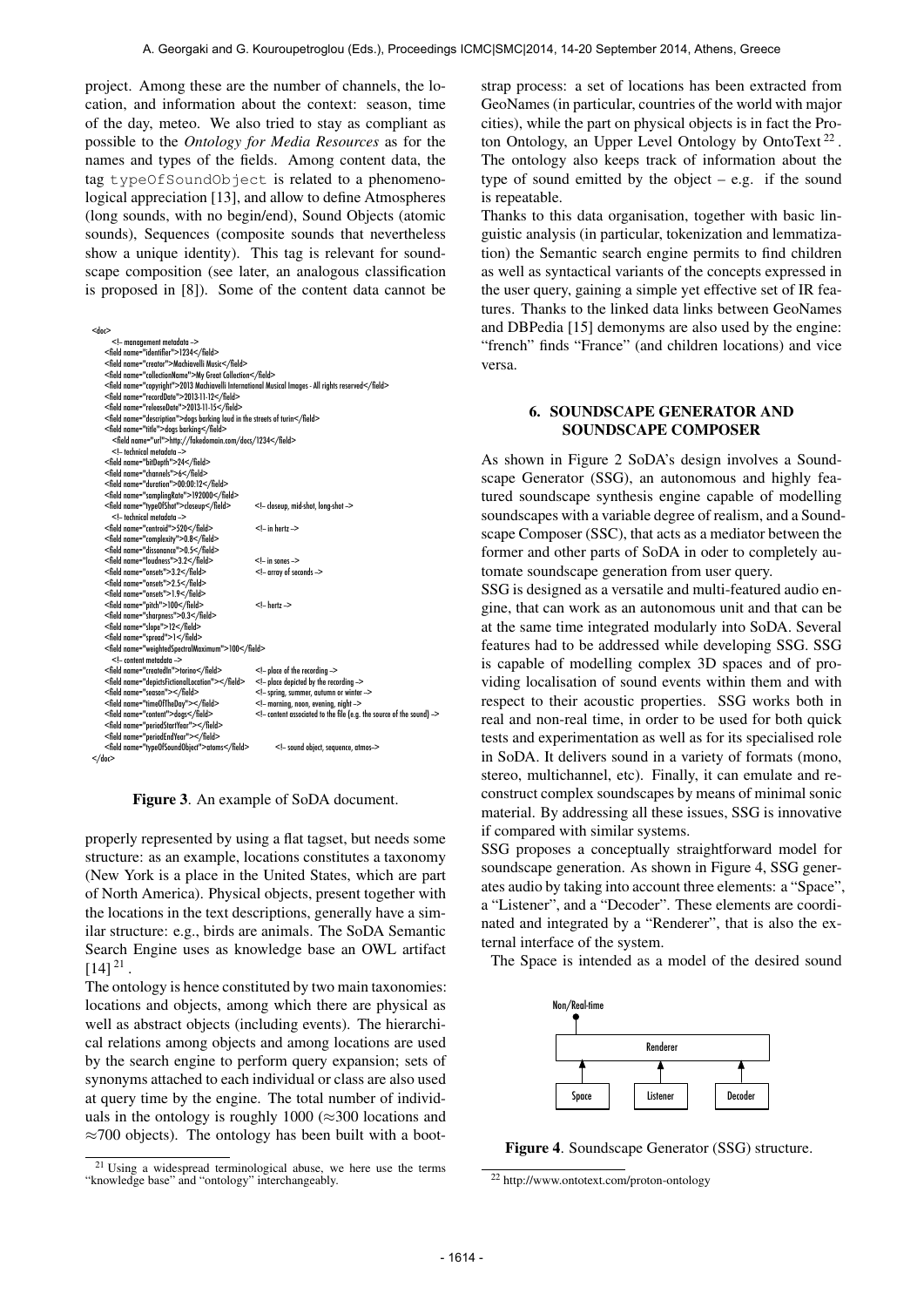space. In this sense, SSG is related to soundscape modelling softwares rather than to DAW-like or abstract sound environments. The Space (see in general Figure 5) is built as an aggregate of an arbitrary number of "Zones", each provided with its specific geographical, acoustic and sonic profiles. Profiles are intended as sets of features, that may undergo future improvements and enhancements. The Geographical profile refers to spatial boundaries and absolute positioning in the 3D virtual space. The Acoustic profile refers to modelling physical phenomena (with a variable degree of realisms) such as reverberation, resonance, absorption, etc. Finally, the Sonic profile refers to the type of sound events that may occur within a Zone: these are modelled as arrays of Sources. SSG allows for different



Figure 5. SSG: structure of Sound space.

kinds of Sources, all of which are nevertheless conceived as audio "Sequences" (or as simple sound "Objects") of some sort - their only differences lying in their spatial positioning and directionality. A Source is a data structure containing audio data as well as information about when and where they should be reproduced. Directional Sources may be either fixed in space or allowed to move in predefined trajectories. Other types have been defined, such as for instance "Cloud", that facilitates the modeling of events such as crowds, rain, etc. Another special kind of Source are Atmospheres (see later), that are intended to represent non-directional background sound (the so-called "air" in sound designer's jargon).

Each individual Source is triggered for playback with respect to a pattern-based mechanism. Patterns are highlevel data structures of arbitrarily complexity that define in a very synthetic way a temporal behaviour, whether oneshot or repetitive, deterministic or stochastic, and that can be arbitrarily combined linearly or recursively  $2^3$ . SSG provides the user with a conceptually straightforward way to model highly sophisticated events with minimal elements so to represent linear sequences, random selections from lists, probability-based number generators, random walks, mathematical constructs, and others. This feature is one of the major innovations of SSG when compared to similar systems. Indeed, rather than random permutations of sound sources, real soundscapes are characterised by specific spatial and temporal patterns. As an example consider a dog that barks in an irregular but not totally random way. It would be highly inefficient to mimic in detail such a behaviour using traditional sequencing methodologies. Yet in SoDA it is trivial to model a highly realistic and everpermuting dog barking by defining patterns that describe its phenomenological properties and applying it to just a few different bark recordings.

SSG also implements different kinds of Listeners' profiles, depending on their spatial motion. It is possible to model listeners with different spatial positioning and ambulatory behaviour as well as having different listening sensitivity. There are models for listeners fixed in space, or following predefined trajectories, or randomly wandering in space. Thus, by having a Listener move through Zones with different acoustic/sonic profiles, highly complex and specialised soundscapes can be easily modelled, e.g. the soundscape of a building from the perspective of someone who is running through its various rooms.

Finally, the third element of SSG is the Decoder, that manages the desired output format. Internally, SSG relies on ambisonics spatialisation algorithms [17] so that, given the opportune decoder, the same audio stream can be decoded to standard formats such as mono, stereo, 5.1, 7.1 or even for reproduction from an arbitrarily configuration of speakers in 2D or 3D space.

Thus, the Renderer takes into account all the properties defined for its Space, composes them with the properties of the Listener and generates audio in compliance with the Decoder.

While it is relatively easy to model sophisticated soundscapes with SSG, its usage still requires the user's intervention. On the contrary, SoDA asks for a fully automated soundscape composing paradigm. Soundscape Composer (SSC) has been conceived as that part of the overall system that would interact with SSG and configure it accordingly to the results of the Semantic Search Engine. SSC address several tasks:

• Given the results of the semantical analysis it chooses and subsequently models a Space with adequate geographical and acoustic features.

In SoDA, the Space consists of a singleton zone having a fixed listener at its center. This is an example of the constraints that the Composer imposes to the Generator: in fact, a soundscape for SoDA (think about the reference to the ambiance in sound design) is intended as a background with some possible moving sound sources but where the

<sup>&</sup>lt;sup>23</sup> These kinds of data are extensively supported in the SuperCollider language, used in the implementation, see  $[\hat{16}]$ .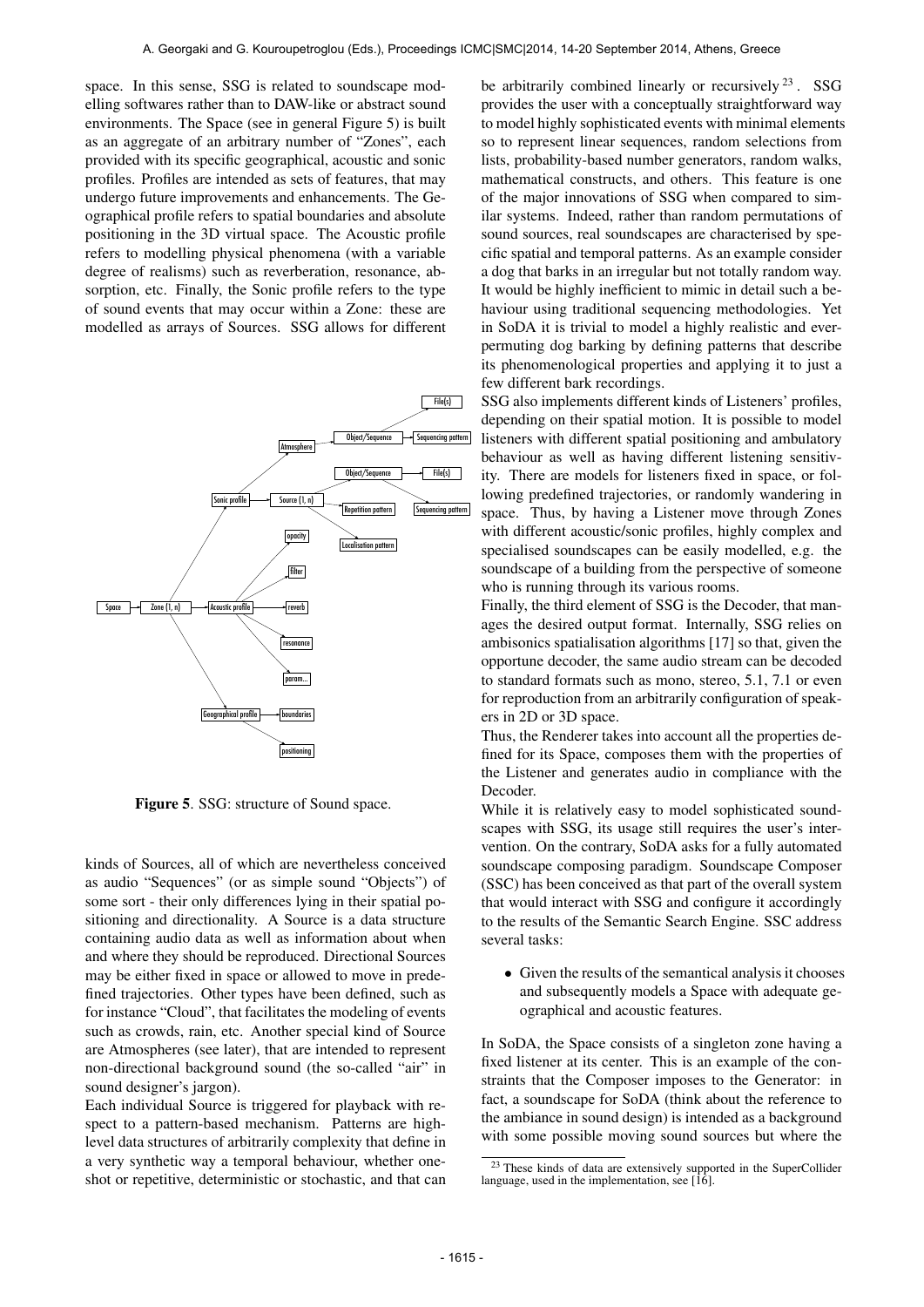listener is not moving  $2^4$ . Once the space has being designed, SSC populates it by selecting sounds from the library and with respect to the results of the semantical analysis.

• SSC associates the Space with at least one Atmosphere.

The Atmosphere (a value from the TypeOfSoundObject tag) will be constructed from the files that are tagged as atmos. It loops constantly to provide an acoustic background for the soundscape, ensuring a continuous layer so that no silent gaps exist in the final audio output.

• Individual Sources are then created by means of combining similar sounds (similarity here is defined with respect to their classification and their semantic properties) into audio sequences.

The last step involves a number of decisions on the temporal and spatial behaviour of the overall soundscape. A general leading criterion can be defined as "balance". The generated soundscape should be generally balanced in spatial, temporal, spectral, contextual and dynamics-related respects. "Balance" here refers to a compromise between a certain variance (an essential element of a realistic soundscape) and an average, stationary state. Here, "realism" is a semiotic/empirical criterion that depends on sound design practice and cultural expectations. Apart from this general criterion, SSC has to also guarantee that the individual Sources generated not only satisfy the desired overall behaviour of the soundscape but are also meaningful in their own sake. Thus, each individual Source corresponds to an actual real-life object and behaves in an appropriate way.

- As a default behaviour (that is, unless explicitly specified by some tags), SSC treats all available sounds as static, non-repeatable and mostly occurring in close proximity to the Listener and in the horizontal plane defined by his or her ears.
- Sounds that are tagged as "sequences" are never repeated (contrasting "sound objects") since in real life it is unplausible that complex sequences of sounds are exactly repeated;
- SSC takes into account sounds tagged as "in motion" by spatialising them according to set of rules defined not in the document but in the ontology for certain classes (e.g. motor vehicles);
- In case of sound objects, SSC reconstruct meaningful, generative sequences out of them again by referring to set of rules available in the ontology for their classes.

# 7. THE CURRENT IMPLEMENTATION

With respect to the architecture shown in Figure 2 and to the components described in the previous sections, the actual SoDA application implements a web service based on a client/server model (Figure 6). The user submits a query to the web interface. The query is intercepted by the SoundScape Composer, which forwards the query to the Semantic Search Engine. This forward mechanism is required as the Composer imposes some constraints to the semantic search in order to fill the minimal requirements for a soundscape synthesis. In particular, by using the faceted search, the Composer asks for a atmosphere and for a variable number of other sounds which constitute the atomic ingredients for the generation of the soundscape. The Semantic search engine answers with a set of documents from the Semantic index relevant for the query. These documents refer to audio files. Each document is returned together with its metadata and with the associated individuals/classes in the ontology associated. The Composer is hence provided with information by the Semantic Search Engine and is thus able to retrieve the audio files from the Audio storage and parametrises the Generator that synthesises the soundscape. The resulting audio file is finally made available to download to the notified user. Both the Composer and the Generator are at the moment entirely developed in SuperCollider, as the latter allows a high-level environment for audio programming together with an efficient non/real-time audio server [18]. In SoDA, SuperCollider is installed as a web server application. The Semantic Search Engine is a proprietary software by Celi, a Java webapp built on top of several open-source libraries, among which Apache Lucene<sup>25</sup> for the indexing and search,

and Apache Jena 26 for managing RDF. The engine exposes REST APIs, and hence can be used by the other components via HTTP, keeping software integration at a minimum complexity.



Figure 6. Overall organisation of the application.

## 8. CONCLUSIONS AND FUTURE WORK

By coupling semantic annotation and automatic generation SoDA aims at providing the sound designer a tool for fast prototyping that allows a trial-and-error methodology.

On the semantic side, SoDA both proposes an annotation schema and provides an annotated library. Through the

<sup>24</sup> This example also demonstrates that SSG is designed as an abstract module with respect to SoDA.

 $25$  http://lucene.apache.org/.

<sup>26</sup> https://jena.apache.org